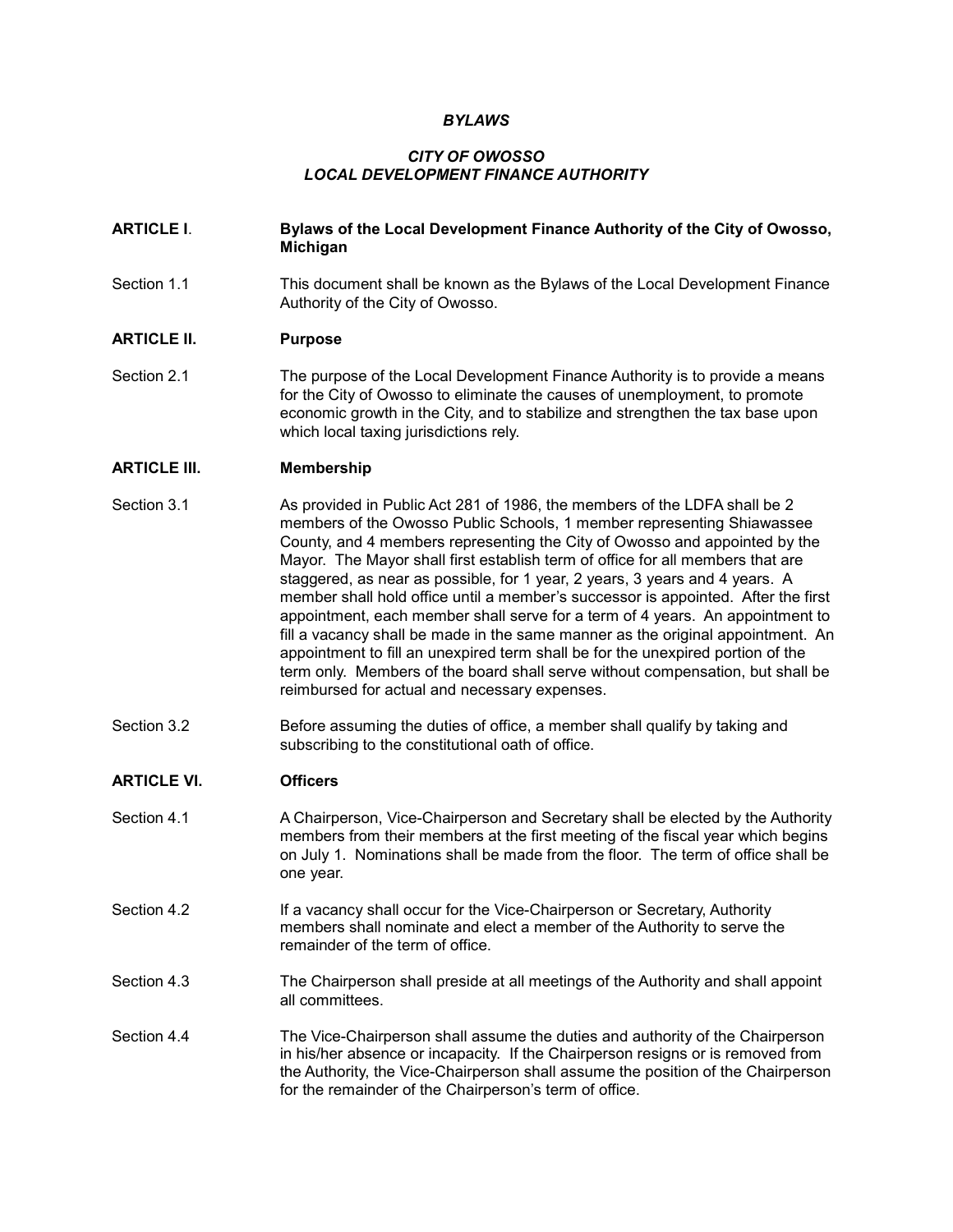| Section 4.5 | The Secretary shall keep the minutes and records, conduct correspondence and |
|-------------|------------------------------------------------------------------------------|
|             | perform other duties as may be assigned by the Chairperson.                  |

# **ARTICLE V. Meetings**

- Section 5.1 The Authority shall conduct at least three meetings each year. At least one meeting shall be scheduled in March to prepare a budget to City Council consideration. Other meetings will be conducted with the requirement of a ten day notice to Authority members and a public posting place.
- Section 5.2 An Agenda for each meeting shall be prepared at the direction of the Chairperson and sent to each Authority members with the 10 day advance meeting notice.
- Section 5.3 A quorum of five (5) Authority members must be present to officially transact business at any meeting of the Authority. A simple majority of Authority members present, and constituting a quorum, shall decide all issues.
- Section 5.4 Parliamentary procedures at all meetings of the Authority shall be in accordance with the Robert's Rules of Order.

## **ARTICLE VI Director**

- Section 6.1 The Authority shall employ a director, subject to the approval of the City Council. A member of the Authority is not eligible to hold the position of Director. The Director shall be an employee of the City of Owosso.
- Section 6.2 The Director shall supervise and be responsible for the preparation of plans and the performance of the functions of the Authority. The Director shall attend the meetings of the Authority and shall render to the Authority and the City Council a regular report covering the activities and financial condition of the Authority.

## **ARTICLE VII Treasurer/Legal Council**

- Section 7.1 The Authority nay appoint or employ a treasurer who shall keep the financial records of the Authority and who, together with the director, shall approve all vouchers for the expenditure of funds of the Authority. If the treasurer is not an employee of the City of Owosso, he/she shall furnish bond in an amount as prescribed by the Authority.
- Section 7.2 The Authority nay retain legal counsel to advise the Authority in the proper performance of its duties. The legal counsel may represent the Authority in actions brought by or against the Authority.

## **ARTICLE VIII General Provisions**

- Section 8.1 All expense items of the Authority shall be publicized annually and the financial records shall be open to the public pursuant to the Freedom of Information Act, Act No. 442 of the Michigan Compiled Laws.
- Section 8.2 Meetings of the Authority shall be open to the public in accordance with the Open Meetings Act, Act No. 267 of the Public Acts of 1976.
- Section 8.3 These Bylaws are to be adopted by a simple majority of quorum of the Authority at the first regularly scheduled meeting of the Authority. Amendments of the original Bylaws may take place at the meeting of their original adoption;